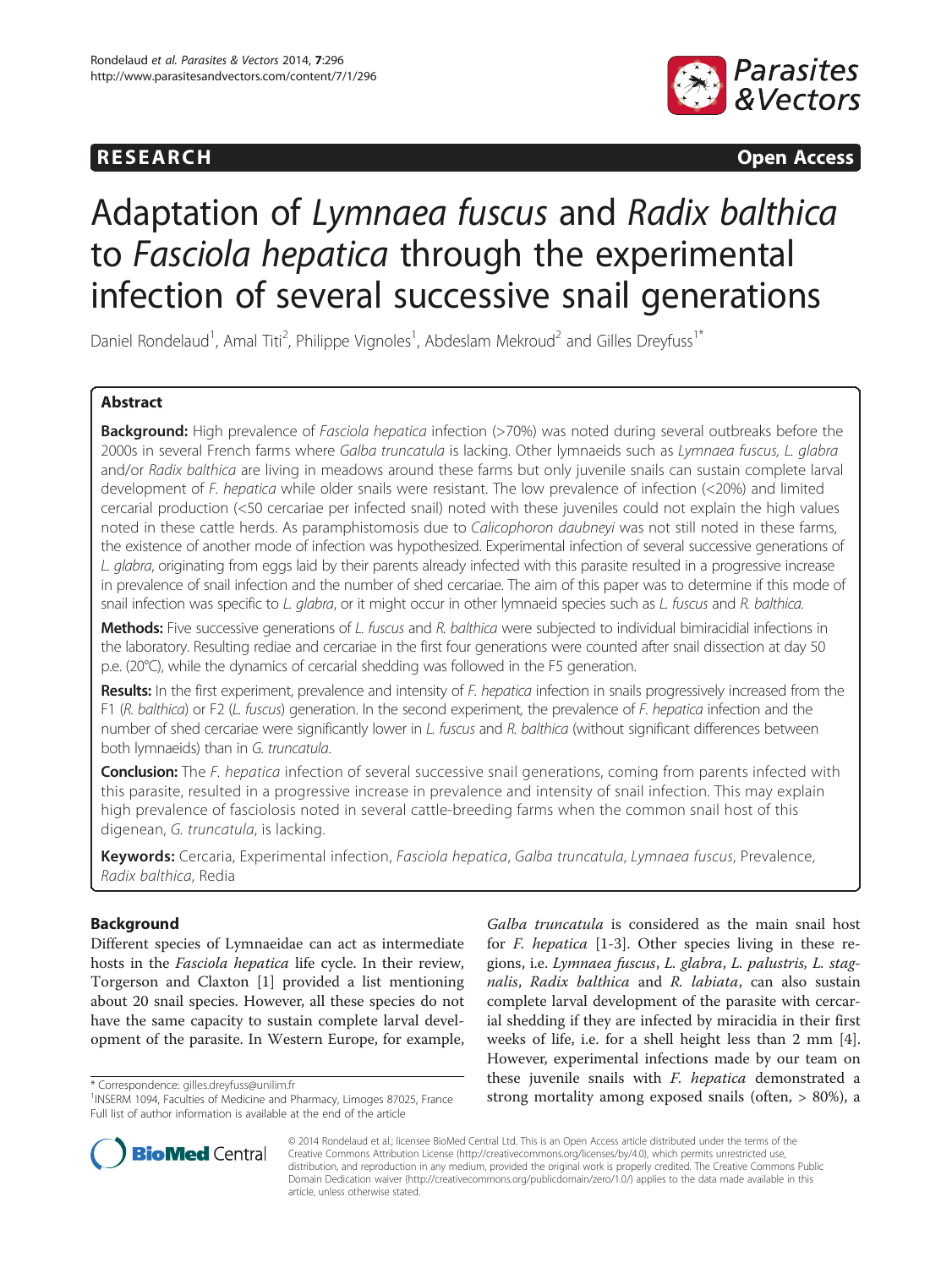low prevalence of F. hepatica infection (generally, < 20%) and a low number of shed cercariae [\[5-10\]](#page-5-0). Under these conditions, it is difficult to understand the mechanism of snail infection with F. hepatica when G. truncatula is lacking in 21 cattle-breeding farms located in central France and known for high risks of animal fasciolosis (prevalence, > 70%) before the 2000s (D. Rondelaud, personal observation). As other lymnaeid species such as L. glabra are living in meadows present in these farms, the existence of another mode of snail infection with *F. hepatica* to explain high prevalence of bovine fasciolosis was hypothesized.

As Chipev et al. [[11\]](#page-5-0) in the model G. truncatula/F. hepatica and Southgate et al. [[12\]](#page-5-0) in the model Bulinus tropicus/Schistosoma bovis have demonstrated the role of a paramphistomid in these snail infections, a second mode of snail infection was demonstrated for French lymnaeids other than G. truncatula. Using a first exposure of snails with Calicophoron daubneyi and a second exposure with F. hepatica 4 hours later, successful infections of pre-adult L. glabra (shell height at exposure, 2.1-4 mm) with F. hepatica, C. daubneyi, or both, were reported under laboratory conditions [\[13,14\]](#page-5-0). This result was verified in the field because some L. glabra and Lymnaea palustris infected with F. hepatica, C. daubneyi, or both, were found in swampy meadows and wild watercress beds from central or eastern France [\[15-18](#page-5-0)]. However, this mode of snail infection using a paramphistomid before the penetration of F. hepatica miracidia did not explain all the cases of bovine fasciolosis in farms where G. truncatula is lacking. As paramphistomosis was not still detected before the 2000s in the livestock of seven farms (D. Rondelaud, personal observation), it was necessary to suppose a third mode of snail infection with F. hepatica in these farms.

In natural habitats colonized by L. glabra [[6\]](#page-5-0) and L. palustris [\[7](#page-5-0)], experimental introduction of F. hepatica miracidia during four successive years had induced a progressive increase in prevalence of snail infection. This finding was at the origin of experiments carried out to demonstrate the existence of this third mode of snail infection for lymnaeids other than G. truncatula. The infection of five successive generations of pre-adult L. *glabra* (snail height at exposure,  $4 \pm 0.1$  mm), originating from parents already infected with this parasite, resulted in a progressive increase in prevalence of snail infection and the number of shed cercariae [[19](#page-5-0)]. In view of this last result, it was useful to determine if this mode of snail infection was specific to L. glabra, or it might occur in other lymnaeid species such as L. fuscus and R. balthica which were living with G. truncatula in swampy meadows of central France [[20,21\]](#page-5-0). To verify either possibility, five successive generations of L. fuscus and R. balthica were subjected to individual bimiracidial infections in the laboratory. Resulting rediae and cercariae in the first four generations were counted after snail dissection at day 50 post-exposure (p.e.) at 20°C, while the dynamics of cercarial shedding was followed in the F5 generation.

# Methods

#### Snails and parasite

Both snail populations were living on the commune of Thenay, department of Indre, central France. Lymnaea fuscus inhabited a small pond (46°35'38" N, 1°27'10" E), whereas R. balthica was colonizing a brook (47°23'22" N, 1°17'31" E) in the centre of Thenay. The identification of the first population as L. fuscus and the second as R. balthica was confirmed by the study of ITS-2 sequences [[22,23\]](#page-6-0). Previous investigations in adults (30 per sample and per population) over the six months preceding the beginning of the experiments have demonstrated the absence of natural trematode infections in snails when they were dissected in the laboratory. One hundred adults (16–20 mm in shell height) were collected from each population and placed in 5-L and 10-L covered aquaria with 5 snails per litre of permanently-oxygenated spring water. Aquaria were subjected to constant conditions (temperature, 20° ± 1°C; light/dark period, 12 h/12 h). Dissolved calcium concentration in spring water was 35 mg/L. Pesticide-free leaves of fresh lettuce were given as food ad libitum and spring water in aquaria was changed weekly. Egg masses laid by these parents were placed into small rearing aquaria with oxygenated spring water and finely powdered lettuce. Four-millimetre high individuals were considered as the F1 generation and were used for experiments. The protocol was similar for the F2, F3, F4 and F5 snail generations (see below). A total of 300 L. fuscus and 300 R. balthica, measuring  $4 \pm 0.1$  mm in height and belonging to the F1, F2, F3, F4 and F5 generations (Tables [1](#page-2-0) and [2\)](#page-2-0), were used for experiments.

To compare the characteristics of F. hepatica infection in L. fuscus and R. balthica with those found in a common intermediate host of this parasite, a wild population of G. truncatula was selected. This species is the main snail host of *F. hepatica* in Europe [\[1](#page-5-0)-[3\]](#page-5-0) and may be infected at any age [[24\]](#page-6-0). These snails were colonizing a road ditch at Chézeau Chrétien (46°40'27" N, 1°21'21" E), commune of Chitray, department of Indre, central France. As for *L. fuscus* and *R. balthica*, no trematode larval forms were found in adult snails collected over a 6-month period before the beginning of the experiments and dissected in the laboratory. One hundred snails (shell height,  $4 \pm$ 0.1 mm), belonging to the overwintering generation, were collected and acclimatized for 24 hours to laboratory temperature before being exposed to F. hepatica miracidia. A single generation of G. truncatula was used for this study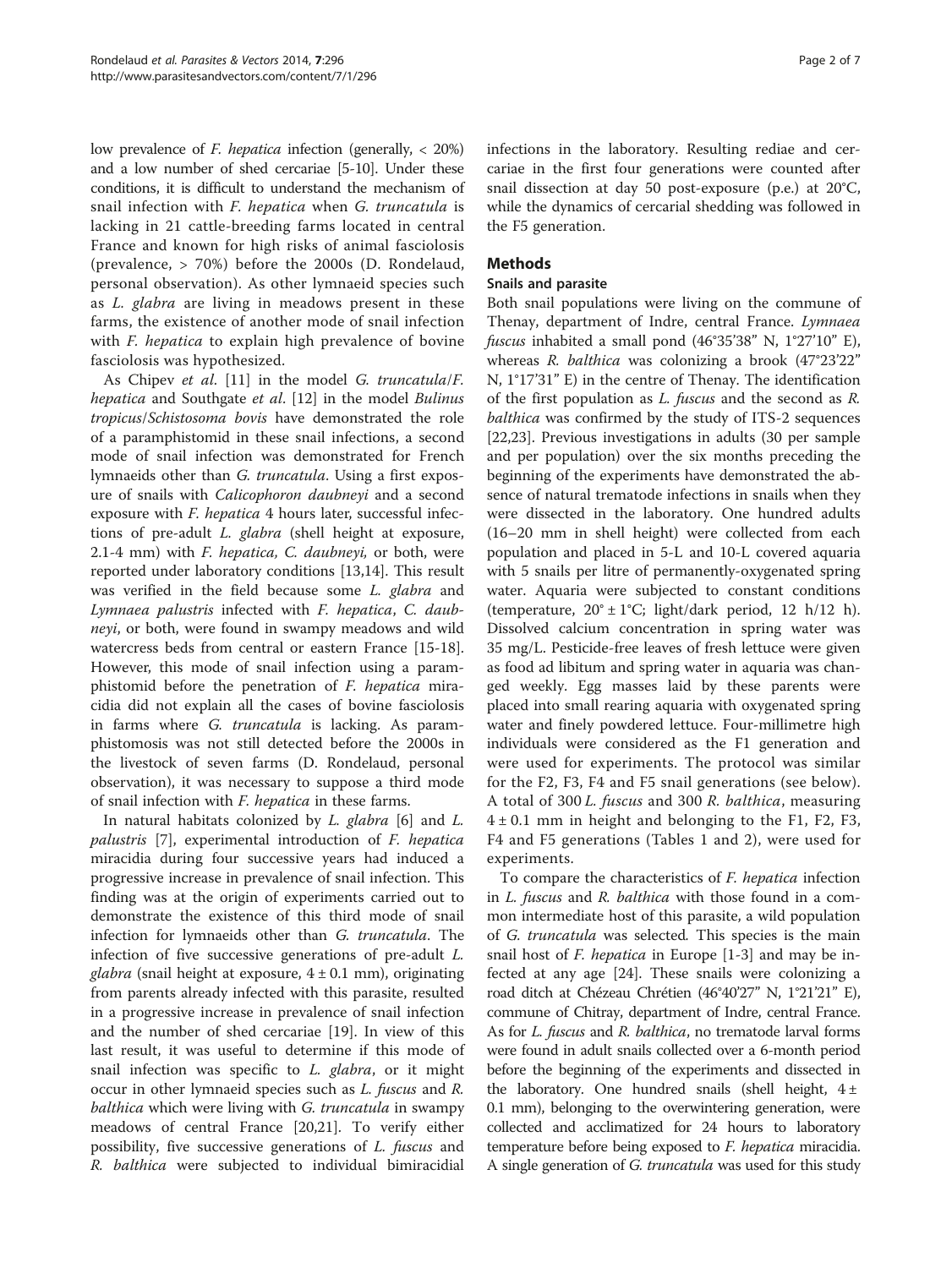| Snail<br>population<br>and<br>generation | <b>Number</b><br>of<br>surviving<br>snails at<br>day 30<br>p.e. (%) | Number of infected snails with |                             |                |                           |                                   |
|------------------------------------------|---------------------------------------------------------------------|--------------------------------|-----------------------------|----------------|---------------------------|-----------------------------------|
|                                          |                                                                     | Immature rediae                | Cercariae-containing rediae | Free cercariae | <b>Cercarial shedding</b> | prevalence<br>of infection<br>(%) |
| Lymnaea fuscus                           |                                                                     |                                |                             |                |                           |                                   |
| $- F1$                                   | 16 (32.0)                                                           | $\overline{\phantom{a}}$       | $\overline{\phantom{a}}$    |                |                           | $\overline{\phantom{a}}$          |
| $-F2$                                    | 24 (48.0)                                                           |                                |                             |                |                           | 4.1                               |
| $- F3$                                   | 27 (54.0)                                                           | $\overline{2}$                 | $\overline{2}$              |                |                           | 18.5                              |
| - F4                                     | 29 (58.0)                                                           | $\overline{2}$                 | $\overline{4}$              | 3              |                           | 34.4                              |
| Radix balthica                           |                                                                     |                                |                             |                |                           |                                   |
| $-FT$                                    | 26 (42.0)                                                           | $\overline{2}$                 |                             |                |                           | 11.52                             |
| $-F2$                                    | 27 (54.0)                                                           | 2                              | 3                           |                |                           | 22.2                              |
| $- F3$                                   | 33 (66.0)                                                           |                                | 5                           | 2              |                           | 27.2                              |
| - F4                                     | 31 (62.0)                                                           | $\overline{2}$                 | 3                           | 7              | 3                         | 48.3                              |

<span id="page-2-0"></span>

| Table 1 Several characteristics of Fasciola hepatica infection in four generations of Lymnaea fuscus and Radix balthica |
|-------------------------------------------------------------------------------------------------------------------------|
| subjected to individual bimiracidial exposures, raised at 20°C and dissected at day 50 post-exposure (first experiment) |

p.e., post-exposure.

because prevalence of F. hepatica infection and the number of shed cercariae were significantly lower in the F1 generation born to already infected parents than those noted for the F1 generation born to unexposed parents [[25](#page-6-0)].

Several isolates of F. hepatica eggs were regularly collected from the gall bladders of naturally infected limousine cattle at the Limoges slaughterhouse. They

were washed several times with spring water and immediately incubated in the dark at 20°C for 20 days to allow miracidial development [[26\]](#page-6-0).

#### Experimental protocol

The L. fuscus and R. balthica susceptibility to F. hepatica miracidia was studied during five successive snail

Table 2 Characteristics of Fasciola hepatica infection in Lymnaea fuscus (F5 generation), Radix balthica (F5 generation) and Galba truncatula subjected to individual bimiracidial exposures and raised at 20°C (second experiment)

| Population                     | Lymnaea fuscus   | Radix balthica   | Galba truncatula | Significant differences <sup>*</sup> |
|--------------------------------|------------------|------------------|------------------|--------------------------------------|
| Number of snails:              |                  |                  |                  |                                      |
| - at exposure                  | 100              | 100              | 100              |                                      |
| - at day 30 p.e. (%)           | 54 (54.0)        | 65 (65.0)        | 74 (74.0)        | $\chi^2$ = 8.74, p < 0.05            |
| Number of snails:              |                  |                  |                  |                                      |
| - CS                           | 7                | 13               | 43               |                                      |
| - NCS                          | 12               | 14               | 11               |                                      |
| Prevalence of infection (%)    | 35.1             | 41.5             | 72.9             | $x^2 = 21.99$ , $p < 0.001$          |
| Shell growth (mm):             |                  |                  |                  |                                      |
| - CS                           | $7.7 \pm 1.5$    | $6.0 \pm 1.1$    | $3.7 \pm 0.9$    | $F = 14.32, p < 0.001$               |
| - NCS                          | $7.3 \pm 1.1$    | $5.7 \pm 0.8$    | $3.5 \pm 1.1$    | $F = 16.63, p < 0.001$               |
| Prepatent period in days       | $55.7 \pm 6.5$   | $57.1 \pm 8.3$   | $43.3 \pm 5.2$   | $F = 4.42, p < 0.05$                 |
| Patent period in days          | $11.2 \pm 4.7$   | $16.1 \pm 5.2$   | $28.8 \pm 7.3$   | $F = 10.21, p < 0.001$               |
| Number of shed cercariae       | $80.3 \pm 35.8$  | $66.8 \pm 21.2$  | $157.1 \pm 55.2$ | $F = 7.10, p < 0.01$                 |
| Cadavers of NCS snails:        |                  |                  |                  |                                      |
| - Free rediae                  | $15.7 \pm 5.2$   | $18.3 \pm 4.5$   | $31.5 \pm 5.3$   | $F = 11.71, p < 0.001$               |
| - Free cercariae               | $137.6 \pm 37.0$ | $154.2 \pm 52.9$ | $236.5 \pm 67.1$ | $F = 4.68$ , $p < 0.05$              |
| Percentage of shed cercariae** | 58.3             | 43.3             | 66.4             |                                      |

\*Mean values are given with their standard deviations for seven parameters. Each statistical comparison was performed using values recorded for the three lymnaeid species. CS, cercariae-shedding snails; F, value of ANOVA; NCS, non cercarial shedding snails containing cercariae; NS, non significant difference; p, probability; p.e., post-exposure;  $\chi^2$ , value of the  $\chi^2$  test.

\*\*Number of cercariae shed by CS snails / overall cercarial production in NCS snails.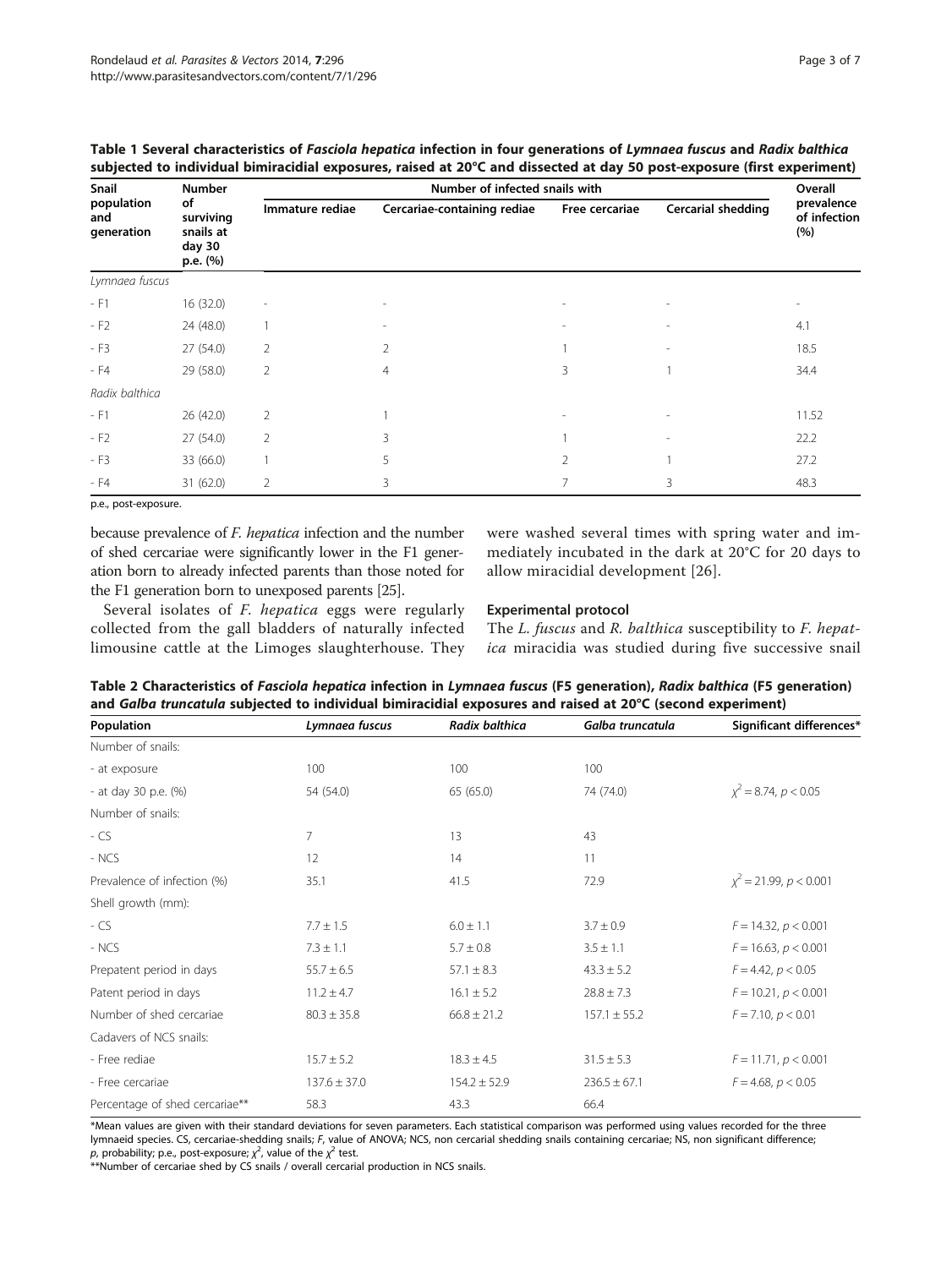generations via a protocol already used by Sanabria et al. [[27](#page-6-0)] for F. hepatica and Vignoles et al. [[28](#page-6-0)] for Fascioloides magna. F2 snails originated from eggs laid by the 50 exposed individuals of the F1 generation between weeks 2 and 5 p.e. A similar protocol was used for the F3, F4 and F5 generations. This protocol was chosen in order that these descendants have a first (F2) or multiple contacts (the F3-F5 generations) with the parasite through their infected parents.

The aim of the first experiment was to determine the aptitude of L. fuscus and R. balthica as a snail host for F. hepatica. Four groups of 50 L. fuscus each (1 group per generation from F1 to F4) were constituted. Four groups of R. balthica were also constituted according to the same protocol. Each lymnaeid was routinely exposed to two miracidia in a 35-mm Petri dish for 4 hours at 20°C (in 3.5 mL spring water). The choice of two miracidia per snail was based on the fact that a single miracidium (out of two) only developed in 75% of G. truncatula after exposure [[29,30\]](#page-6-0). Each Petri dish was controlled 4 hours after the introduction of miracidia to verify their absence in spring water and thereby confirm their penetration into the lymnaeid. Snails were then raised in groups of 50 individuals in 10-L aquaria according to the same protocol used for parents. At day 50 p.e., surviving snails were dissected under a stereomicroscope to detect the presence of F. hepatica larval forms within their bodies and determine the most developed stage (immature rediae, cercariae-containing rediae, or free cercariae). The existence of cercarial shedding was also taken into account. Infected snails were then counted in relation to snail generation and each developmental stage of larval development.

As cercarial F. hepatica shedding (Table [1](#page-2-0)) was noted from F3 ( $R$ . *balthica*) or F4 ( $L$ . *fuscus*) generations, a second experiment was carried out to study cercarial shedding in the F5 generations and compare it with that occurring in G. truncatula. One hundred L. fuscus, 100 R. balthica (both belonging to the F5 generation) and 100 G. truncatula were used. Exposure of the three lymnaeids to miracidia and breeding of L. fuscus and R. balthica during the first 30 days were similar to those used in the first experiment. In contrast, the G. truncatula were raised in groups of ten individuals in 14-cm Petri dishes (60 mL spring water per dish) for 30 days according to Rondelaud et al. [\[31](#page-6-0)]. Snail food for G. truncatula consisted of dried lettuce leaves and dead Molinia caerulea leaves, while stems of live Fontinalis sp. ensured oxygenation of the water layer. Dissolved calcium in spring water also was 35 mg/L. Petri dishes containing *G. truncatula* were placed in the same airconditioned room as the aquaria with L. fuscus or R. balthica. At day 30 p.e., each surviving snail was isolated in a 50-mm Petri dish containing 10 mL spring water,

with pieces of dead grass, lettuce and spring moss. These Petri dishes were also placed at 20°C. Spring water and food, if necessary, were changed daily until snail death. When the first cercarial shedding occurred, surviving snails were subjected to a thermal shock every three days by placing their Petri dishes at 10°-13°C for 3 hours to stimulate cercarial exit [\[27](#page-6-0)]. Shed cercariae were then counted and removed from Petri dishes. At the death of each infected snail, its shell was measured using callipers. Cadavers of non cercarial shedding (NCS) snails that contained cercariae were routinely dissected under a stereomicroscope to count free rediae and free cercariae.

#### Parameters studied and data analysis

The first two parameters were snail survival at day 30 p.e. and the prevalence of F. hepatica infection (calculated in relation to the number of snails surviving at day 30 p.e.). In the first experiment, prevalence took into account the numbers of snails with immature rediae only, cercariae-containing rediae, or with free cercariae. In the second experiment, prevalence was calculated using the numbers of cercariae-shedding (CS) and NCS snails. For each parameter, the differences were analyzed using a  $\chi^2$ test. In the second experiment, shell growth of CS and NCS snails during the experiment (calculated using the difference between shell heights at exposure and at snail death), length of the prepatent and patent periods, and the number of shed cercariae were also considered. Free rediae and free cercariae counted in NCS snail cadavers were also taken into account. Individual values recorded for these last six measurements were averaged and their standard deviations were established for each snail group. One-way analysis of variance (ANOVA) was used to establish levels of statistical significance. The different analyses were performed using Statview 5.0 software (SAS Institute Inc., Cary, NC, USA).

#### Results

## Aptitude of Lymnaea fuscus and Radix balthica for Fasciola hepatica infection

Table [1](#page-2-0) gives the numbers of infected snails in F1 to F4 generations of both lymnaeids (first experiment). Survival rates of *L. fuscus* at day 30 p.e. significantly increased ( $\chi^2$  = 12.66,  $p < 0.05$ ) with increasing snail generation. The same finding was also noted for the number of snails containing live F. hepatica larval forms so that prevalence of infection was significantly higher ( $\chi^2$  = 12.59,  $p$  < 0.05) in the F4 than in the other generations. In the case of  $R$ . balthica, the differences between survival rates at day 30 p.e. were insignificant, whatever the mode of comparison. In contrast, overall prevalence of F. hepatica infection significantly increased  $(\chi^2 = 10.29, p < 0.05)$  with increasing snail generation. Four successive generations of snails  $(L.$  fuscus) or three  $(R.$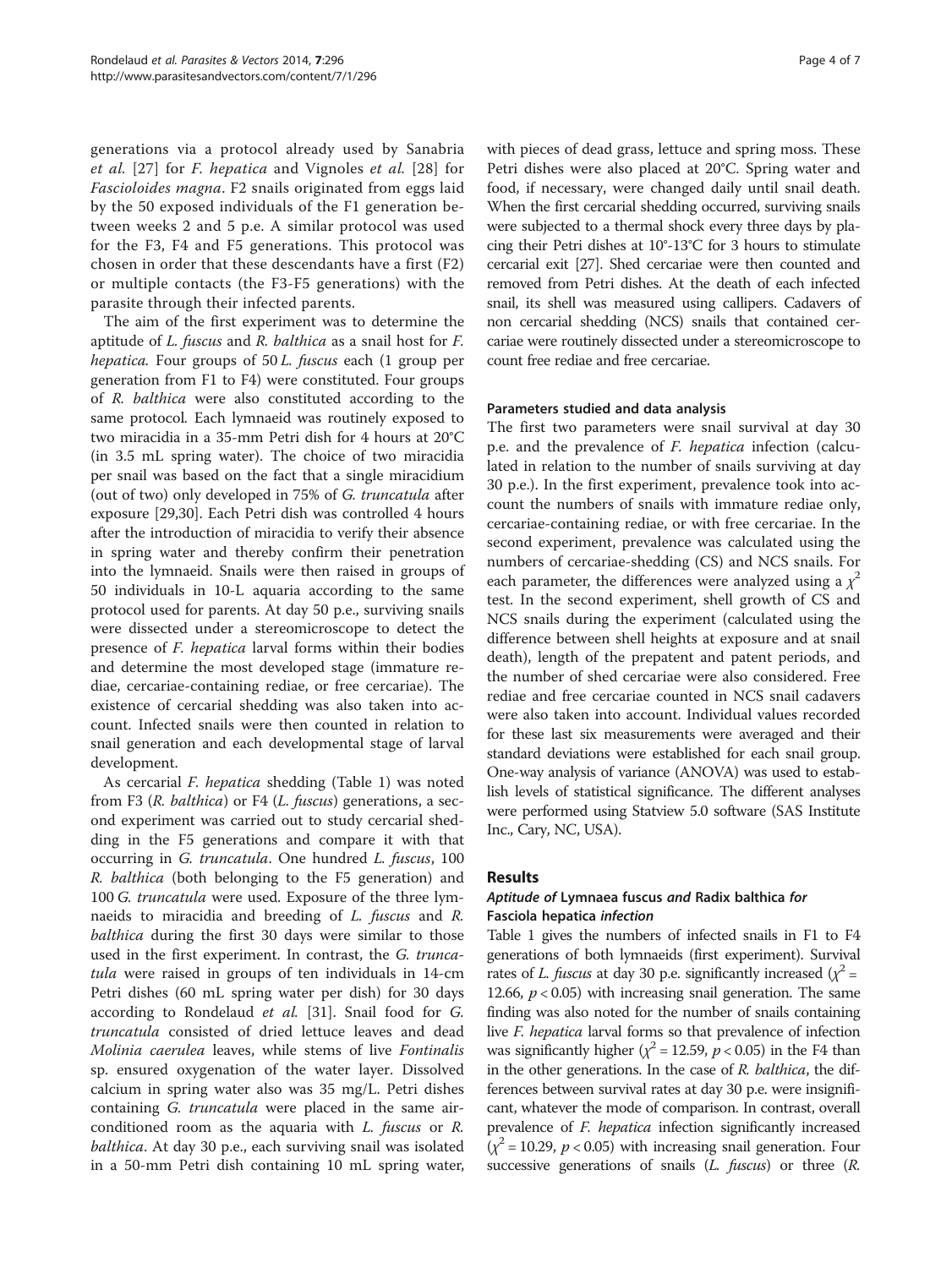balthica) were thus necessary to obtain the first cercarial shedding from an infected snail.

#### Characteristics of Fasciola hepatica infection

Table [2](#page-2-0) gives the main characteristics of F. hepatica infection in the three lymnaeids (second experiment). Compared to G. truncatula, snail survival at day 30 p.e., prevalence of F. hepatica infection, the patent period, and the number of shed cercariae were significantly lower in *L. fuscus* and *R. balthica*, while the prepatent period was significantly longer. No significant difference between L. fuscus and R. balthica was found, whatever the above parameter considered. Compared to G. truncatula, the shell growths of CS and NCS snails during the experiment were significantly greater in L. fuscus and R. balthica. In NCS snails, free rediae and free cercariae of F. hepatica were significantly more numerous in G. truncatula than in the other two lymnaeids. If the number of shed cercariae noted in CS snails was compared to the quantity of free cercariae recorded in the bodies of NCS snails, the percentage of shed cercariae was greater in *G. truncatula* than in the other lymnaeids (66% vs 43-58%).

## **Discussion**

In northern Correze, Creuse and Haute Vienne (central France), several lymnaeid species, i.e. L. fuscus, L. glabra, L. palustris and/or R. balthica, may live with G. truncatula along the same open drainage network in swampy meadows [\[20\]](#page-5-0) or in the same wild watercress beds [[32,33\]](#page-6-0). The presence of the former lymnaeids had raised a serious problem in several cattle-breeding farms known for high prevalence of fasciolosis when G. truncatula was lacking. Indeed, all the experimental infections carried out by our team with 4-mm high L. fuscus, L. glabra, L. palustris or R. balthica, and F. hepatica over the past 40 years were negative. On the other hand, successful infections of juvenile snails [\[5](#page-5-0),[8](#page-5-0),[9,](#page-5-0)[34-36\]](#page-6-0) were insufficient to explain high prevalence values noted in the livestock of these farms because of the strong mortality of juveniles during their infection and the low number of shed cercariae. Under these conditions, the lymnaeid species responsible for fasciolosis transmission was often difficult to identify and control. The finding of infected L. glabra [[19\]](#page-5-0), L. fuscus and R. balthica (the present study) through several successive generations of descendants coming from parents already infected with F. hepatica suggests a convincing explanation to farmers for incriminating snail species. However, the presence of the parasite throughout the year is necessary to have such successful infections of preadult snails and this raises again the problem of the responsible definitive host. Indeed, local cattle present in these farms were treated twice a year with anthelminthics (triclabendazole since 1990–1994) and regularly moved on new pastures for grazing. The role of local lagomorphs cannot be excluded in fasciolosis transmission because hares and rabbits were often found to be infected with F. hepatica in northern Haute Vienne [\[37](#page-6-0)].

The results noted for *L. fuscus* in the present study cannot be compared to the literature because this species had often been synonymized with L. palustris in the past [[38\]](#page-6-0), and experimental infections of L. fuscus with F. hepatica were only successful for juveniles measuring less than 2 mm at miracidial exposure [[8,](#page-5-0)[39\]](#page-6-0). Contrary to L. fuscus, several reports [\[3,8](#page-5-0)[,40](#page-6-0)-[43\]](#page-6-0) described the successful infection of Radix species other than R. auricularia when juveniles were experimentally exposed to F. hepatica. But identification of these Radix species using morphological criteria was often difficult to do and was currently based on the analysis of 18S, ITS-1, ITS-2 and/or COI sequences [[44-49\]](#page-6-0). As a consequence, it is difficult to compare the above results if the Radix populations concerned by these studies are not identified using DNA-based analyses. As the names of these Radix species had also changed from the 2000s [\[44,45](#page-6-0)], the only paper mentioning the successful infection of R. balthica (=R. peregra O.F. Müller, 1774; = R. ovata Draparnaud, 1805) and R. labiata (=R. peregra sensu Ehrmann, 1933) was reported in Belgium by Caron et al. [[50,51](#page-6-0)]. According to these authors, juveniles of both species, once exposed to individual bimiracidial infections with F. hepatica, could sustain complete larval development of the parasite with cercarial emergence (R. labiata) or without shedding (R. balthica).

In view of this situation mainly due to the abovementioned taxonomic problems within the Lymnaeidae family, the results noted for *L. fuscus* and *R. balthica* can only be compared to those reported by Rondelaud et al. [[19\]](#page-5-0) for two populations of *L. glabra* infected with *F.* hepatica and raised according to the same protocol. In the three lymnaeids, prevalence of infection significantly increased with increasing generation of snails, even if the speed of this process over time varied with each lymnaeid species or each population in the case of *L. glabra*. A similar finding can also be noted for the intensity of F. hepatica infection, expressed by the number of shed cercariae in CS snails or the quantities of free rediae and free cercariae noted in dissected NCS snails. As the values of these last parameters were significantly lower in the F5 generation of L. fuscus and R. balthica (the present study) or the F7 generation of L. glabra  $[19]$  $[19]$  $[19]$ than in G. truncatula, this suggests a progressive adaptation between each lymnaeid and the parasite though the infection of several successive snail generations, as suggested by Boray [\[3\]](#page-5-0) in his review. However, the present study does not allow us to determine the real level of L. fuscus and R. balthica susceptibility to the parasite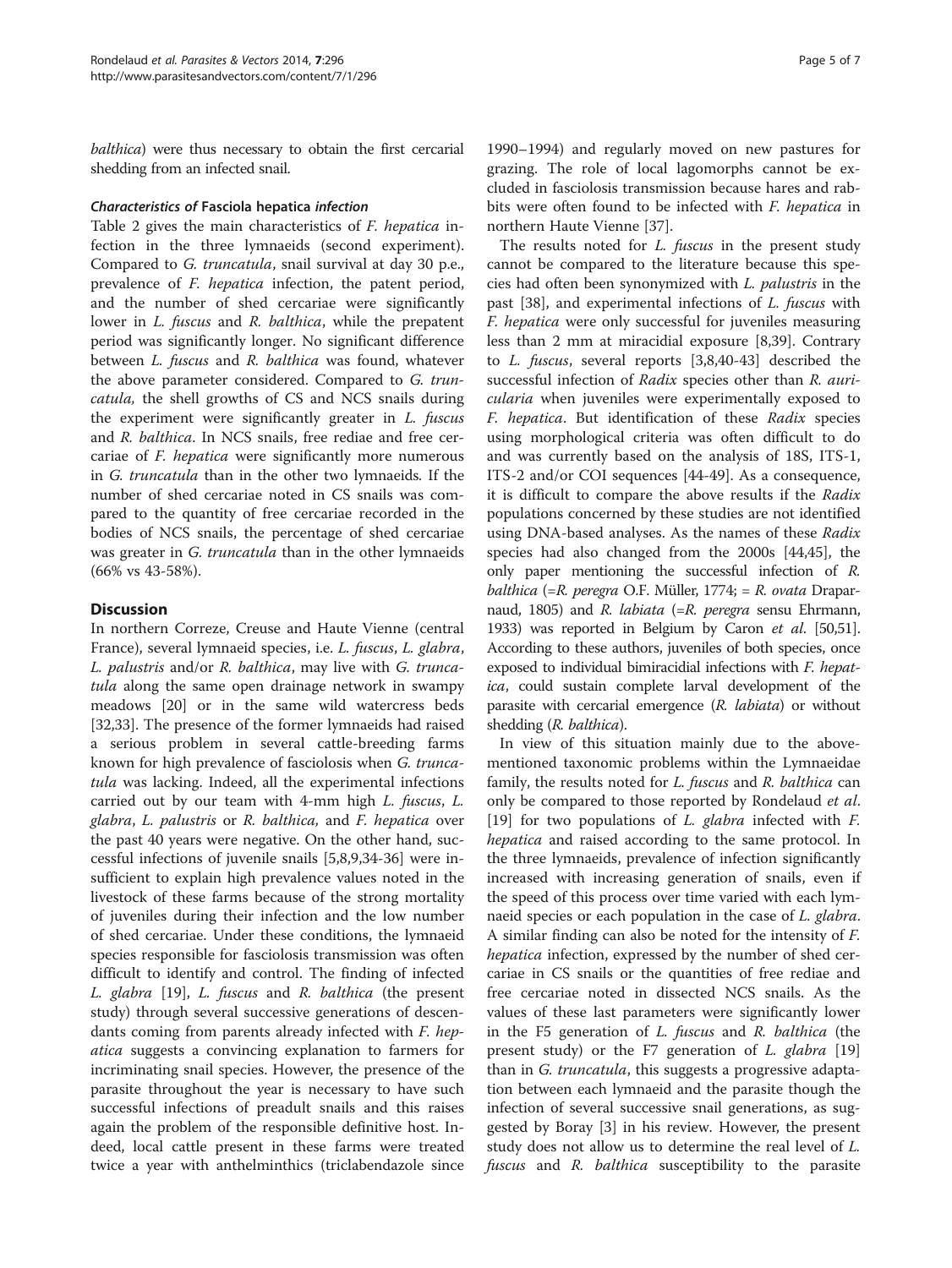<span id="page-5-0"></span>because our infections were only carried out through five snail generations and the answer to this question would need the infection of a greater number of generations. Two perhaps complementary hypotheses may be proposed to comment on these changes in successive generations of infected L. fuscus and R. balthica. The first would be to admit decreased genetic variation in host resistance through selection of snails with lowest resistance and/or a series of bottlenecks during the five successive generations of snails. This first hypothesis is based on the protocol used for the two lymnaeids, with the selection of offspring coming from already infected parents. However, another hypothesis, based on a progressive decrease in the number of the snail ganglionic neurons through the successive generations of infected snails originating from already infected parents, cannot be excluded. This interpretation is supported with the report by Szmidt-Adjidé et al. [[52](#page-6-0)] on the numbers of neurons in the model G. truncatula/F. hepatica. According to these authors, many neurons in the dorsal lobes of cerebroid ganglia and in pedal ganglia of G. truncatula disappeared during snail infection and lost their function. If this neuronal death also exists in the corresponding ganglia of infected L. fuscus and R. balthica, the surviving neurons would gradually secrete a lower quantity of neuromediators [[53\]](#page-6-0) through successive generations of infected snails. As a consequence, this decrease could induce a progressive change in the mechanisms of the snail immune system response to F. hepatica and also a progressive lifting of bottleneck exerted by the snail on larval development of the parasite.

## Conclusion

The F. hepatica infection of several successive generations of snails, coming from parents infected with this parasite, resulted in a progressive increase in prevalence and intensity of snail infection. This mode of snail infection may explain high prevalence of fasciolosis noted in several cattle-breeding farms when the common snail host of this digenean, G. truncatula, was lacking.

#### Competing interests

The authors declare that they have no competing interests.

#### Authors' contribution

DR, AT and AM designed the study, participated in field collection, performed all laboratory work and wrote main parts of the manuscript. PV made statistical analyses. GD conceived the study and contributed to the interpretation of data and writing of the manuscript. All authors have read and approved the final manuscript.

#### Acknowledgements

The authors gratefully thank Dr. F.F. Djuikwo Teukeng for her help during experimental infections of snails and Dr. J. Cook-Moreau for revising the English text.

#### Author details

<sup>1</sup>INSERM 1094, Faculties of Medicine and Pharmacy, Limoges 87025, France <sup>2</sup>PADESCA Laboratory, Veterinary Science Institute, University Constantine 1 El Khroub 25100, Algeria.

Received: 25 February 2014 Accepted: 17 June 2014 Published: 1 July 2014

#### References

- 1. Torgerson P, Claxton J: Epidemiology and control. In Fasciolosis. Edited by Dalton JP. Oxon: CABI Publishing; 1999:113–149.
- 2. Taylor EL: Fascioliasis and the liver-fluke, Volume 64. Rome: FAO Agricultural Studies; 1965.
- 3. Boray JC: Experimental fascioliasis in Australia. Adv Parasitol 1969, 7:95–210.
- 4. Boray JC: The potential impact of exotic Lymnaea spp. on fascioliasis in Australasia. Vet Parasitol 1978, 4:127–141.
- 5. Busson P, Busson D, Rondelaud D, Pestre-Alexandre M: Données expérimentales sur l'infestation des jeunes de cinq espèces de limnées par Fasciola hepatica L. Ann Parasitol Hum Comp 1982, 57:555–563.
- 6. Bouix-Busson D, Rondelaud D: L'infestation de Lymnaea glabra Müller par Fasciola hepatica L. Etude expérimentale sur le terrain. Ann Parasitol Hum Comp 1986, 61:215–225.
- 7. Dreyfuss G, Moukrim A, Rondelaud D, Vareille-Morel C: Several field observations concerning infection of Lymnaea palustris by Fasciola hepatica. J Helminthol 1994, 68:115–118.
- 8. Dreyfuss G, Abrous M, Rondelaud D: The susceptibility of Lymnaea fuscus to experimental infection with Fasciola hepatica. J Parasitol 2000, 86:158-160.
- 9. Dreyfuss G, Vignoles P, Rondelaud D: Variability of Fasciola hepatica infection in Lymnaea ovata in relation to snail population and snail age. Parasitol Res 2000, 86:69–73.
- 10. Vignoles P, Dreyfuss G, Rondelaud D: Redial growth and cercarial productivity of Fasciola hepatica in three species of young lymnaeid snails. J Helminthol 2002, 76:269-272.
- 11. Chipev N, Vassilev I, Samnaliev P: Interactions between Paramphistomum cf daubneyi Dinnik, 1962 and Fasciola hepatica L. in successive crossinvasions of Lymnaea (Galba) truncatula. Helminthologia 1985, 20:80–88.
- 12. Southgate VR, Brown DS, Warlow R, Knowles RJ, Jones A: The influence of Calicophoron microbothrium on the susceptibility of Bulinus tropicus to Schistosoma bovis. Parasitol Res 1989, 75:381–391.
- 13. Abrous M, Rondelaud D, Dreyfuss G: Paramphistomum daubneyi and Fasciola hepatica: the effect of dual infection on prevalence and cercarial shedding in preadult Lymnaea glabra. J Parasitol 1996, 82:1026-1029.
- 14. Abrous M, Rondelaud D, Dreyfuss G, Cabaret J: Unusual transmission of the liver fluke, Fasciola hepatica, by Lymnaea glabra or Planorbis leucostoma in France. J Parasitol 1998, 84:1257–1259.
- 15. Abrous M, Rondelaud D, Dreyfuss G, Cabaret J: Infection of Lymnaea truncatula and Lymnaea glabra by Fasciola hepatica and Paramphistomum daubneyi in farms of central France. Vet Res 1999, 30:113–118.
- 16. Abrous M, Rondelaud D, Dreyfuss G: A field study of natural infections in three freshwater snails with Fasciola hepatica and/or Paramphistomum daubneyi in central France. J Helminthol 2000, 74:189-194.
- 17. Degueurce F, Abrous M, Dreyfuss G, Rondelaud D, Gevrey J: Paramphistomum daubneyi and Fasciola hepatica: the prevalence of natural or experimental infection in four species of freshwater snails in eastern France. J Helminthol 1999, 73:197–202.
- 18. Rondelaud D: Cressonnières naturelles du Limousin et risques de distomatose humaine à Fasciola hepatica. Ann Sci Limousin 2004, 15:1–14. Published online in Annales Scientifiques du Naturaliste, 2012.
- 19. Rondelaud D, Djuikwo-Teukeng FF, Vignoles P, Dreyfuss G: Lymnaea glabra: progressive increase in susceptibility to Fasciola hepatica through successive generations of experimentally-infected snails. J Helminthol. in press.
- 20. Vareille-Morel C, Dreyfuss G, Rondelaud D: The characteristics of habitats colonized by three species of Lymnaea in swampy meadows on acid soil: their interest for fasciolosis control. Ann Limnol-Int J Limnol 1999, 35:173–178.
- 21. Rondelaud D, Vignoles P, Dreyfuss G: La Limnée tronquée, un mollusque d'intérêt médical et vétérinaire. Limoges: Presses Universitaires du Limousin (PULIM); 2009.